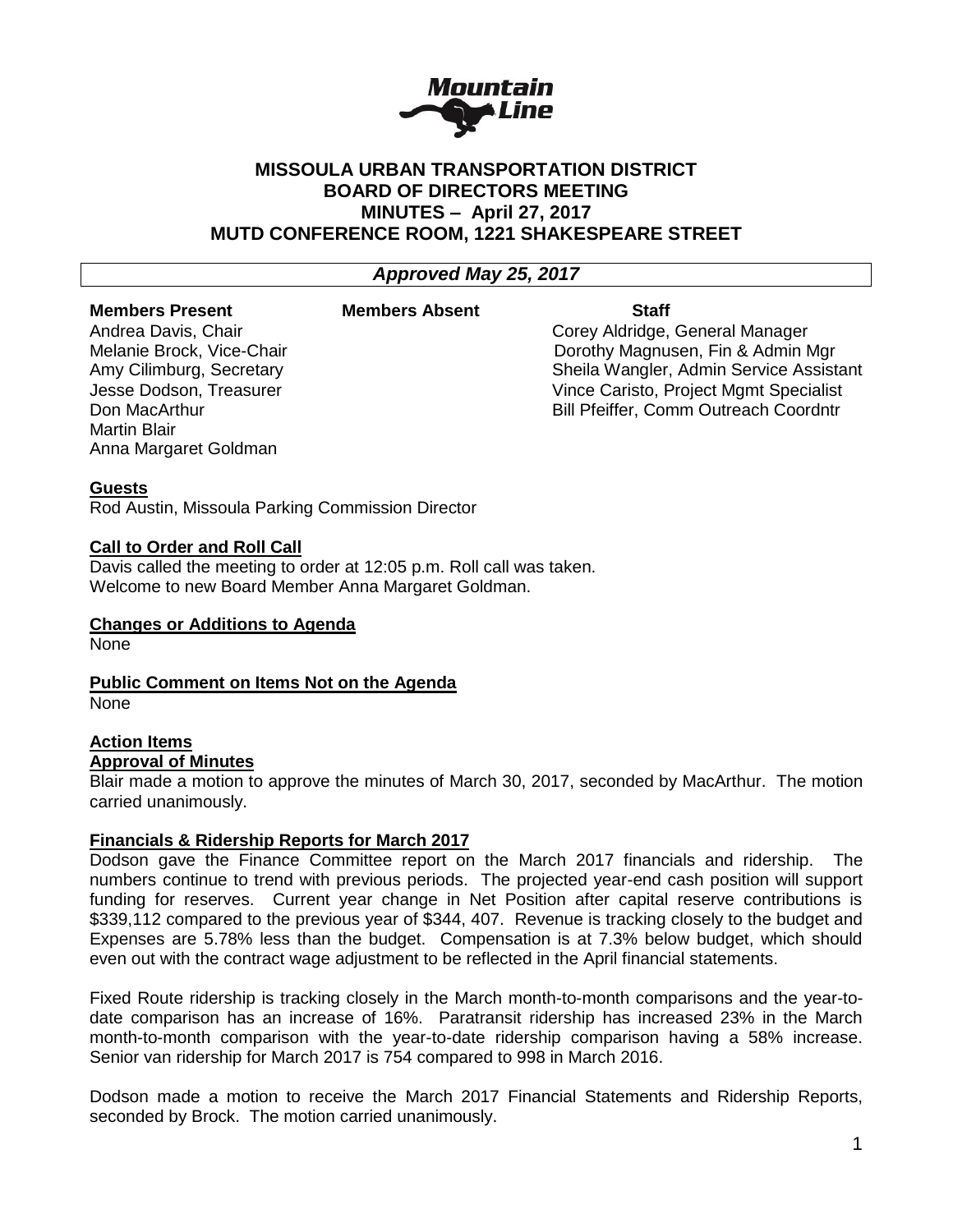Aldridge recognized retiring employee, Steve "Manny" Minez and thanked him for his twenty-eight (28) years of service and dedication. Aldridge gave background of when Minez started in 1989 as an operator and promoted to a supervisor after two years. Minez started MUTD's operator training program and has trained every operator at MUTD except two.

#### **Missoula County Grant Application for FY2018 Financial Assistance**

Magnusen gave an overview of the FY2018 Missoula County Financial Assistance program for Paratransit and Senior Van Services.

Cilimburg made a motion to approve the application of \$20,000 in FY2018 Missoula County Financial Assistance Application, seconded by MacArthur. The motion carried unanimously.

#### **Purchase of One Utility Truck**

Caristo reported on the replacement of a 2004 Chevy utility truck with a 2017 Chevy 3500 HD. This vehicle is used to respond to road breakdowns, push and tow inoperable buses, plow and sand MUTD facilities, and other facility maintenance purposes. This procurement made use of an informal quotes procedure, allowable by the Federal Transit Administration. Quotes were solicited from three vendors, and two responses were received. Kois Brothers of Great Falls was the lowest price responsive bidder. A detailed price analysis was conducted that determined the price to be fair and reasonable.

MacArthur made a motion to approve the purchase of one 2017 Chevy 3500 HD, plus add-ons, from Kois Brothers of Great Falls, Montana for a price of \$67,260, plus up to three percent for unanticipated change orders, seconded by Goldman. The motion carried unanimously.

#### **Brooks Corridor Transit-Oriented Development Infrastructure Study**

Aldridge gave an overview of the Brooks Street Corridor Report and explained that a more detailed infrastructure study is needed to answer more questions. Some of the points this study will provide is a technical analysis on transportation data, utility capacity and environmental issues; locating individual bus stops; and identifying strategies for supporting electric buses on the Brooks Corridor.

MacArthur made a motion to approve the request for \$50,000 in local funds to partially fund the Brooks Corridor Transit-Oriented Development Infrastructure Study, seconded by Cilimburg. The motion carried unanimously.

#### **General Manager's Report**

Goldman discussed the Strategic Plan Survey relating to how it is affecting people with low vision and the ability to take the survey correctly. MUTD will work with Jarrett Walker & Associates to find a solution to remedy this issue.

Aldridge reported on a trip to Washington, D.C. for the LOCUS Smart Growth Conference. Meetings with Senator Jon Tester's office and the Federal Transit Administration were held regarding funding discussions.

A Zero Fare partners' meeting is scheduled for May 2, 2017 to discuss the interest and benefits in continuing this program.

May 1<sup>st</sup> and 2<sup>nd</sup>, Jarrett Walker & Associates will be in Missoula for a Core Design Retreat held at the Missoula Children's Theater focusing on alternative routing and plans with a briefing at the end of each day.